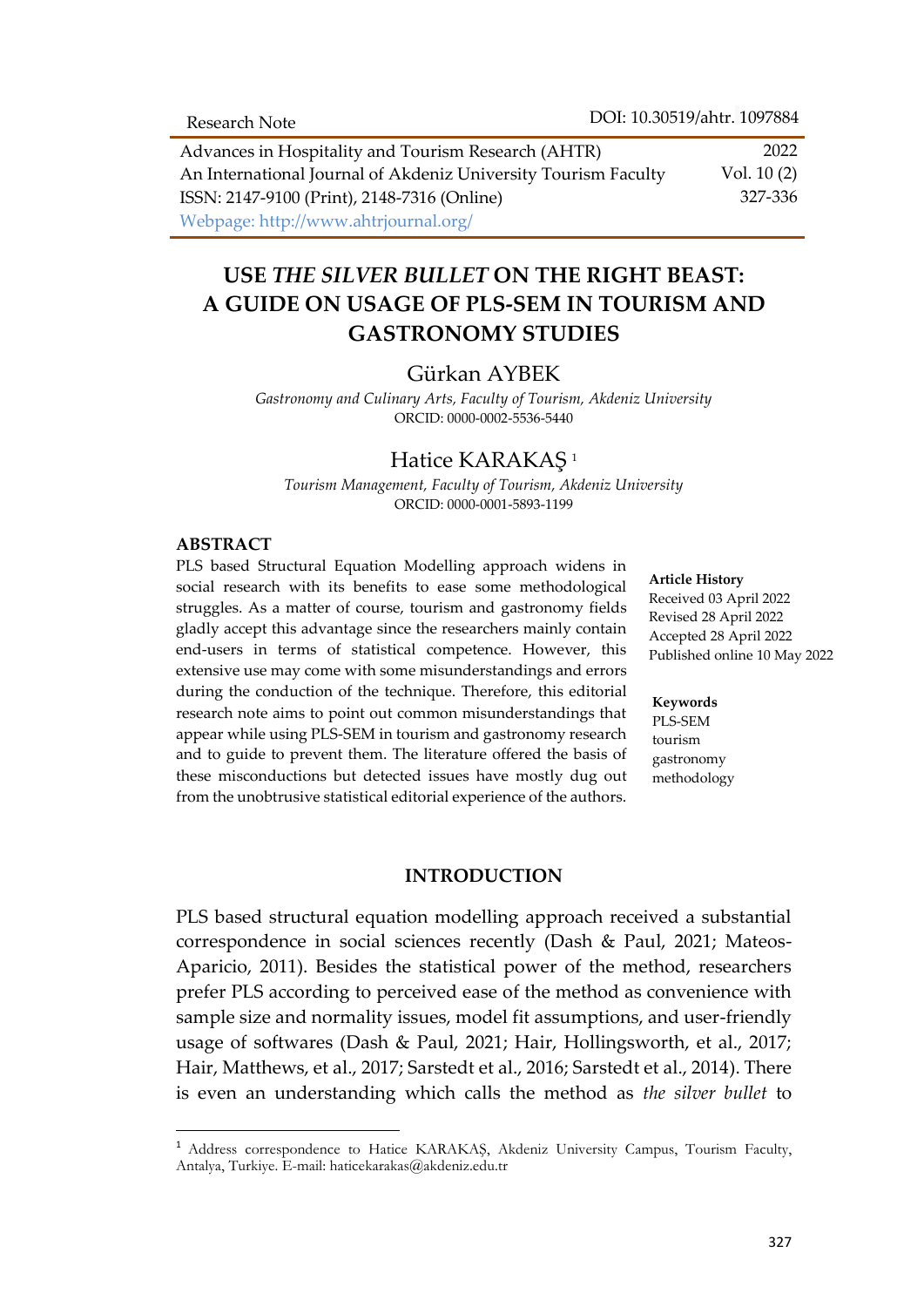overcome the struggles faced during research process (Hair et al., 2011). The most popular software to conduct PLS-SEM, SmartPLS is the common trigger to use this silver bullet (Hair, Hult, et al., 2017). It is not surprising to encounter SmartPLS in many different research areas like business, marketing, and more (Hair, Hollingsworth, et al., 2017; Sarstedt et al., 2014).

As interdisciplinary academic fields, firstly tourism, hospitality, and then gastronomy embrace the usage of PLS-SEM method in their articles recently published or sent to journals, too (do Valle & Assaker, 2016). SmartPLS mainly covers the research (e.g. Atsız & Akova, 2021; Khan et al., 2021; Kılıç et al., 2021; Sop, 2021) but with some alternatives like WarpPLS (e.g. Lacap, 2019). Same aforementioned conveniences on the method have welcomed by the referred fields since users mostly contain end-users of statistic methodology. That is natural since tourism and gastronomy research focus to usage of methods to realise a research question in contextual basis, but rarely focus to statistical basis.

Regardless of the field, researchers should be conscious using PLS as well as other statistical techniques. With its facilities provided, if those conveniences outweigh the statistical power, occurrence of some misunderstandings and/or evasiveness which cause this silver bullet to be questioned is almost inevitable (Marcoulides & Saunders, 2006). Therefore, this editorial research note aims to enlighten some possible methodological struggles and issues which tourism and gastronomy researchers may encounter while working with PLS-SEM specifically for SmartPLS. The awareness and detections of authors of this paper base on their limited experience as statistical editors in a specific tourism journal and the existing literature on PLS based SEM methodology. This research note intends to provide a useful guide on PLS-SEM with SmartPLS applications for tourism and gastronomy research. However, it should not be forgotten that, since there are already many respected publications in the literature, this note does not aim to explain the method with the gaze of a statistician, but with the gaze of a researcher who wants to use the method rightfully as an enduser. So, rather than a statistical explanation of the terms of PLS, the paper offers a checklist on conducting method properly especially for tourism and gastronomy researchers.

Even they have been referred as end-users, tourism and gastronomy researchers are quite successful at usage of PLS-SEM. Basic assumptions on convergent validity (with AVE, composite reliability etc.), discriminant validity (with recommended HTMT), and common method bias and multicollinearity (with VIF value) are most likely reported in relevant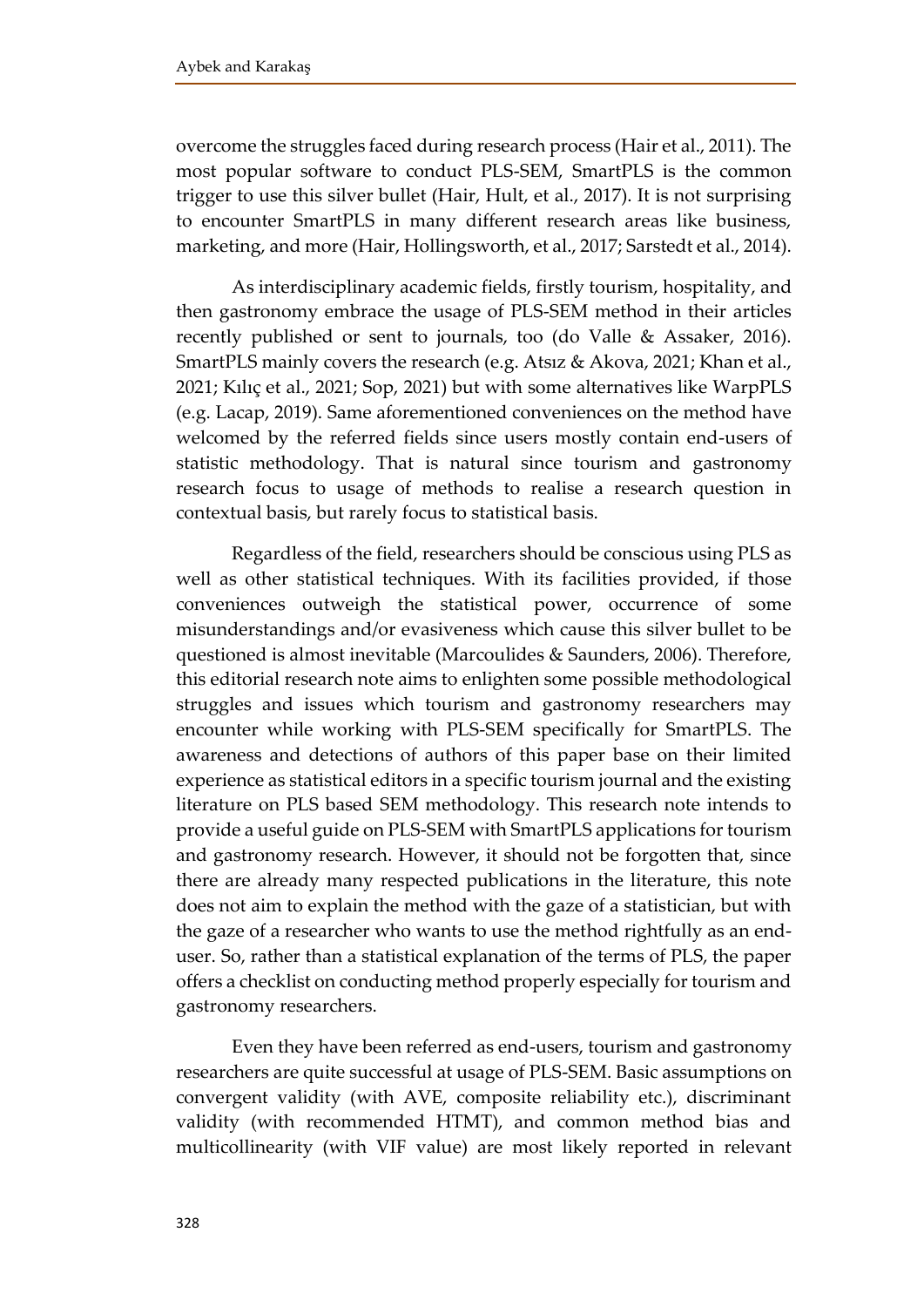studies (e.g. Atsız & Akova, 2021; Khan et al., 2021; Kılıç et al., 2021; Sop, 2021). However, there are some common issues the authors noticed during their editorial adventure as follows: (1) sampling issue, (2) normality issue, (3) relationship formation issue, (4) modelling issue, (5) model fit issue, and (6) reporting and resulting issue.

#### **RECOMMENDATIONS TO COMMON ISSUES**

#### **Sampling and Normality Issues**

PLS-SEM does not require parametric assumptions and can operate analysis with smaller sample sizes (Hair, Hult, et al., 2017; Hair, Matthews, et al., 2017; Sarstedt et al., 2014). However, it would be an erroneous assumption to consider that PLS-SEM is used as a solution for all and/or only non-normal data and small sample sizes (Ali et al., 2018; do Valle & Assaker, 2016; Marcoulides & Saunders, 2006). Extremely abnormal data can pose problems in assessing the significance of the parameters since it inflates the standard errors from bootstrapping and decrease the likelihood of some relationships will be evaluated as significant (Hair, Hult, et al., 2017).

Contrary to popular myth, sample size considerations play a structural role to applying of PLS-SEM. Researchers may choose to decide subjectively whether the sample size is suitable for the nature of the aimed research. However, it is beneficial to take one of sampling requirement approaches in the literature as a guide. Sampling methods such as *Power Tables* (please see Cohen, 1992; Hair, Hult, et al., 2017, p. 21), *Monte Carlo Simulation* (please see Paxton et al., 2001), and *Inverse Square Root and Gamma-exponential* (please see Kock & Hadaya, 2018) rarely take place in the studies, because these methods possess some difficulties. Power tables method can lead to grossly inaccurate estimates of the required minimum sample size (Kock & Hadaya, 2018), Monte Carlo simulation is found very time-consuming, and equation based methods are too complicated to conduct. Therefore, mostly preferred techniques are (1) subjective assessment and (2) 10 times approach with their more user-friendly content.

While authors faced many studies that do not mention a sampling method and decide subjectively whether the sample size is efficient, it seems useful as long as researchers have in-depth understanding on variables. But for founding more methodological ground, according to Barclay et al. (1995), sample size should be 10 times larger than the largest number of formative indicators used to measure for construct or the largest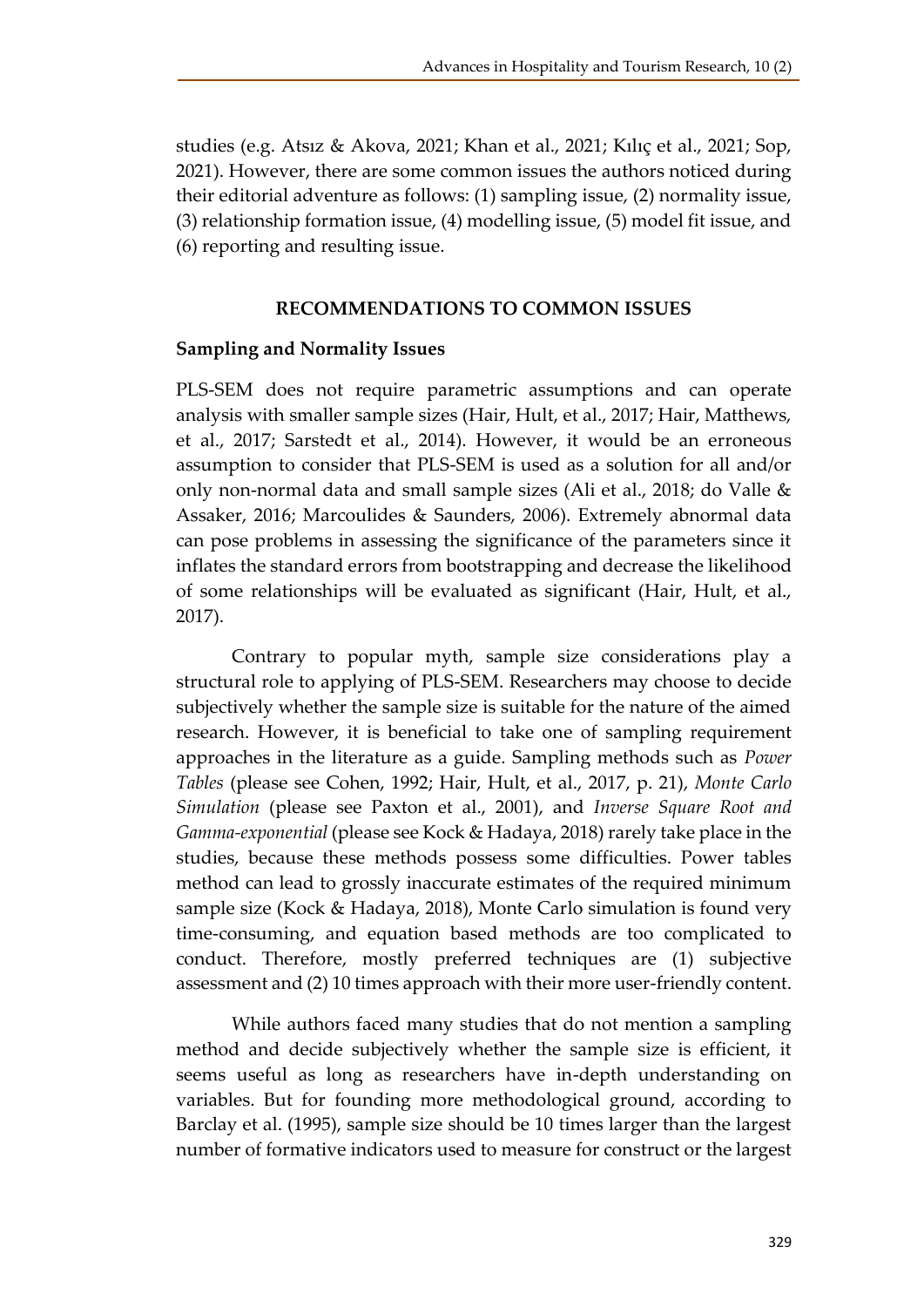number of structural paths directed at a particular latent construct in the model. The rule of thumb of 10 times can be meaningful just when strong effect sizes and high reliability of the measurement items conditions are met (Marcoulides & Saunders, 2006; Peng & Lai, 2012).

# **Relationship Formation and Modelling Issues**

One of the main differences between CB-SEM and PLS-SEM is the logic behind the formation of hypothesised relationships. The reason of this statement belongs to PLS being more exploratory and predictive, working with relatively small sized samples, allowing no causal loops, and prone to producing higher R² than CB (Hair, Hult, et al., 2017; Hair, Matthews, et al., 2017; Sarstedt et al., 2014). Few researchers (e.g. Marcoulides & Saunders, 2006) find these features "risky" for quality of structure and indicators especially when the groundwork of the research hides under the methods itself as a *magical silver bullet* to the methodological assumptions. Nomological validity is the key assumption to prevent this risky situation. Forming and proposing the relationships between variables of the conceptual model according to contemporary literature is the basic approach to nomological validation of the research model (Cronbach & Meehl, 1955; Hagger et al., 2017) while there are also other statistical approaches (e.g. Liu et al., 2012). Most of the studies in tourism and gastronomy fields build their hypotheses through a conceptual framework, but interestingly, rare of them mention nomological validity as an assumption.

Another struggle appears during modelling process is to decide whether using a formative or a reflective construct (Coltman et al., 2008; Hair, Hult, et al., 2017; Hair, Matthews, et al., 2017). It is useful to keep in mind, constructs do not only represent a theoretical concept, but they are also the variables that are placed in the statistical model which is prepared to be tested (Sarstedt et al., 2016). Consequently, the ken of researchers on the variables are not only essential for nomological validity but also conceptualizing process. As subjected to Becker et al. (2012) and Sarstedt et al. (2016), causal and/or composite variables should be considered formative, and perceptual and/or effect variables should be considered reflective conceptualization approach. In simpler words, if the latent variable caused by and affected by its indicators, researchers should conduct a formative model; whereas in the reflective modelling, they should consider the indicators as the functions of the latent variable (Duarte & Amaro, 2018). Diamantopoulos and Siguaw (2006) draw attention to possible manipulation of constructing process since some researchers may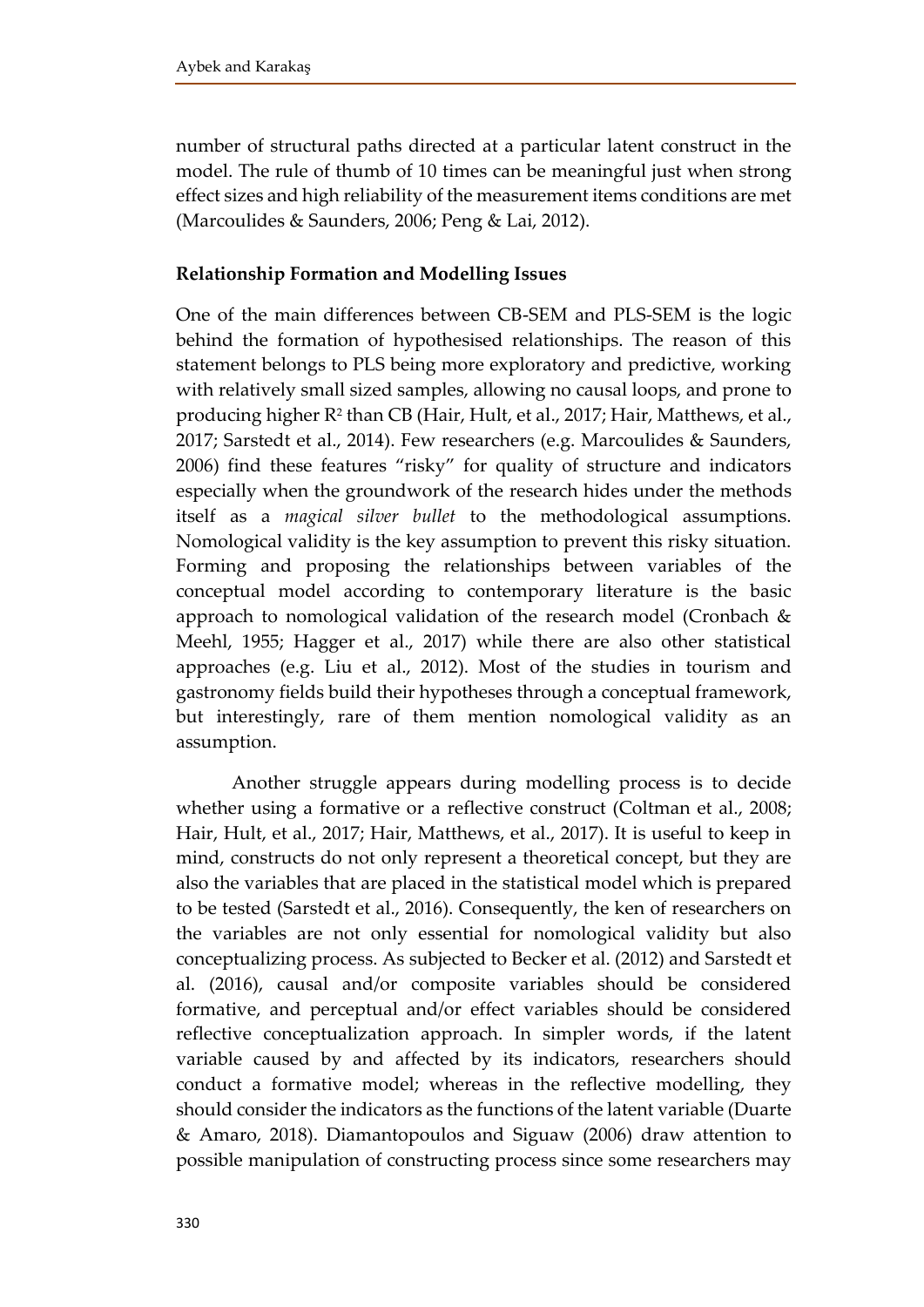alter formative and reflective construct to each other for gathering desired results.

do Valle and Assaker (2016) reveals reflective conceptualization is widely preferred when using PLS in tourism-related literature which is logical since the scholars preferably work with data of variables rooted by perceptual scales (e.g. Khan et al., 2021; Wang et al., 2021). It is like an old habit from previously used CB-SEM approach, and therefore some researchers do not even mention or visualize the formation process (e.g. Atsız & Akova, 2021; Kılıç et al., 2021; Sop, 2021). However, it is obvious these examples used reflective approach from the way they handle their variables.

# **Model Fit Issue**

As acknowledged before, one of the main reasons to usage of PLS algorithm for methodological purposes in tourism and gastronomy studies is the perceived ease that contains as well as model fit assessments with other validity concerns (do Valle & Assaker, 2016; Hair, Hollingsworth, et al., 2017; Hair, Matthews, et al., 2017). However, this perceived ease may develop itself through a perception that there is "no need" to assess any model fit concept. To concern to authors' knowledge, the kind of an attitude has appeared in minds of researchers who worked in addressed fields. Even this body of consensus has referred user friendly in some respects, not referring any goodness of fit or model fit indices actually weakens the method's power in general (Marcoulides & Saunders, 2006). Therefore, in this phase, we offer 3 strategies in respect with model fit assessment as (1) common approach, (2) traditional approach, and which this study recommends (3) alternative approach with Tennenhaus et al.'s (2004) Goodness-of-Fit index.

# *Common Approach*

As Hair, Hult, et al. (2017) humbly highlight, there is not a well-established group of model fit indices for PLS, especially in SmartPLS. The mistaken consensus that sees no need to concern any goodness of fit issue bases on this statement. Yet, the motive behind this statement is not stressing a redundancy on model fit concepts, in fact, the authors illustrate that the convergent validity parameters like AVEs and reliability coefficients, discriminant validity assumptions (preferably HTMT), and finally, path analysis' outcomes such as  $\mathbb{R}^2$  and β coefficients should be interpreted to assess model fit -or goodness of fit- of the research's measurement model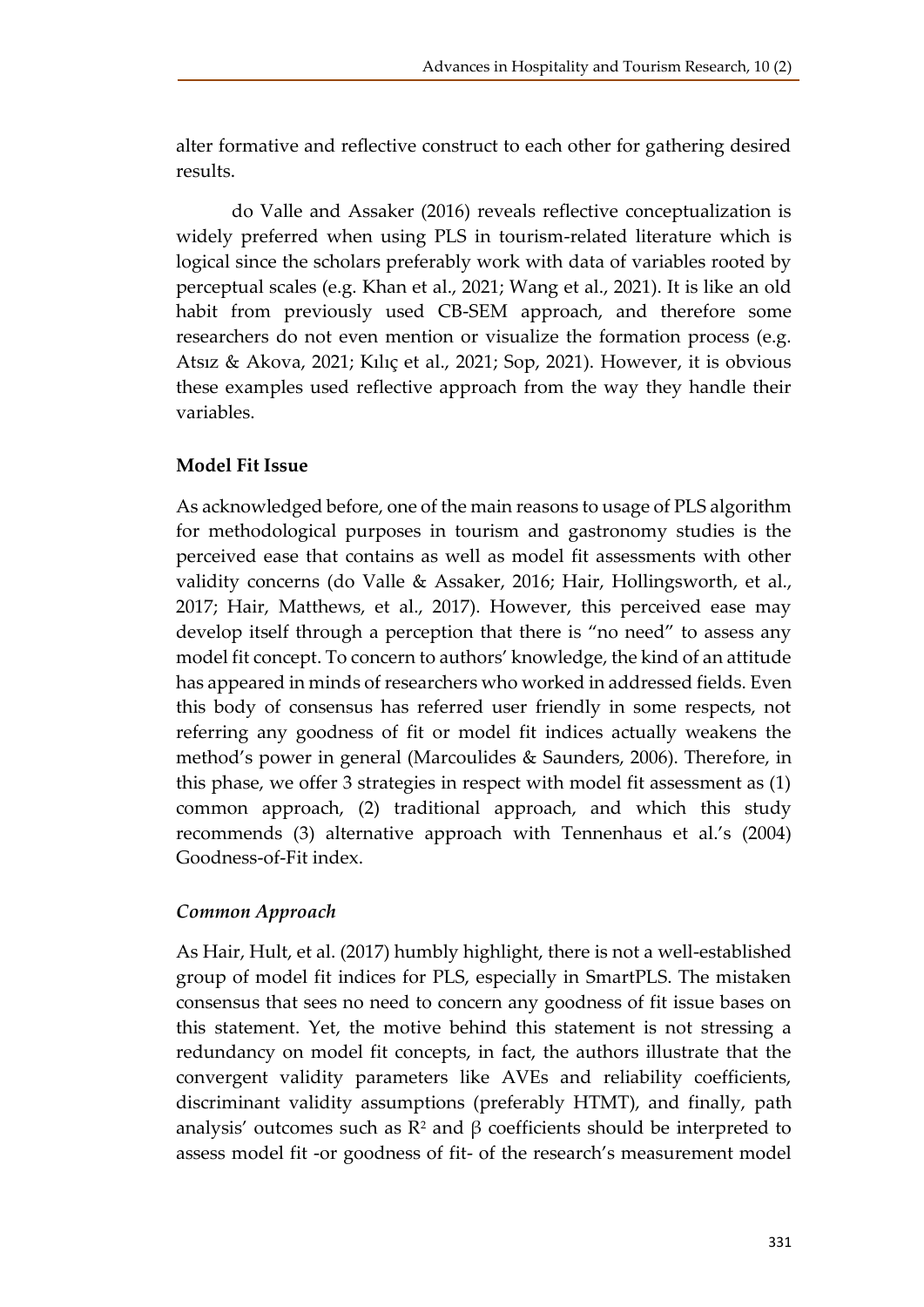(Hair, Hult, et al., 2017; Hair, Matthews, et al., 2017; Sarstedt et al., 2016). There are many examples in the tourism field used this approach to conduct model fit (e.g. Atsız & Akova, 2021). But frankly, lack of the model fit indices is still the Achilles' heel for PLS. Therefore, the traditional model fit indices have also been introduced to the PLS based SEMs (Hu & Bentler, 1998).

# *Traditional Approach*

As immanent in the name, traditional approach contains the most known indices like NFI, SRMR, and other values (please see Model Fit by SmartPLS) and finds a place in gastronomy and tourism studies which benefit PLS with SmartPLS (e.g. Khan et al., 2021; Kılıç et al., 2021; Sop, 2021). The mentioned indices have developed accordingly to the needs of Covariance-Based SEM approach (Hair, Matthews, et al., 2017). Therefore, Hair, Hult, et al. (2017) prompts to be careful when building the model fit assumptions on these indices since these are developed for CB-SEM approach. To further the model fit decisions, there is an alternative approach that developed specifically for PLS-SEM.

# *Alternative Approach*

Tennenhaus et al. (2004) developed an approach to assess model fit through a calculation named as Goodness-of-Fit (GoF) index. Since it is developed specifically for PLS-SEM, it is encouraged to use as the main approach for PLS based confirmatory factor analysis and structural equation modelling by this study. The equation can be written down as follows:

$$
GoF = \sqrt{\overline{\text{AVE}} + \overline{\text{R}^2}}
$$

It is not concealed that the index bases on the common approach's elements as AVE and R<sup>2</sup> . GoF uses those two coefficients to reveal a more valid and statistically explainable indicator on model fit. The cut-points of GoF take values as < 0.10 unacceptable,  $\geq$  0.10 low fit,  $\geq$  0.25 moderate fit, and finally  $\geq$  0.36 high fit.

### **Reporting Issue and Understanding the Results**

The systematic evaluation of PLS-SEM studies follows a two-step process that includes separate evaluations of the measurement models and the structural model (please see Hair Hult, et al., 2017). At the measurement model stage, the reliability and validity of the PLS-SEM estimates are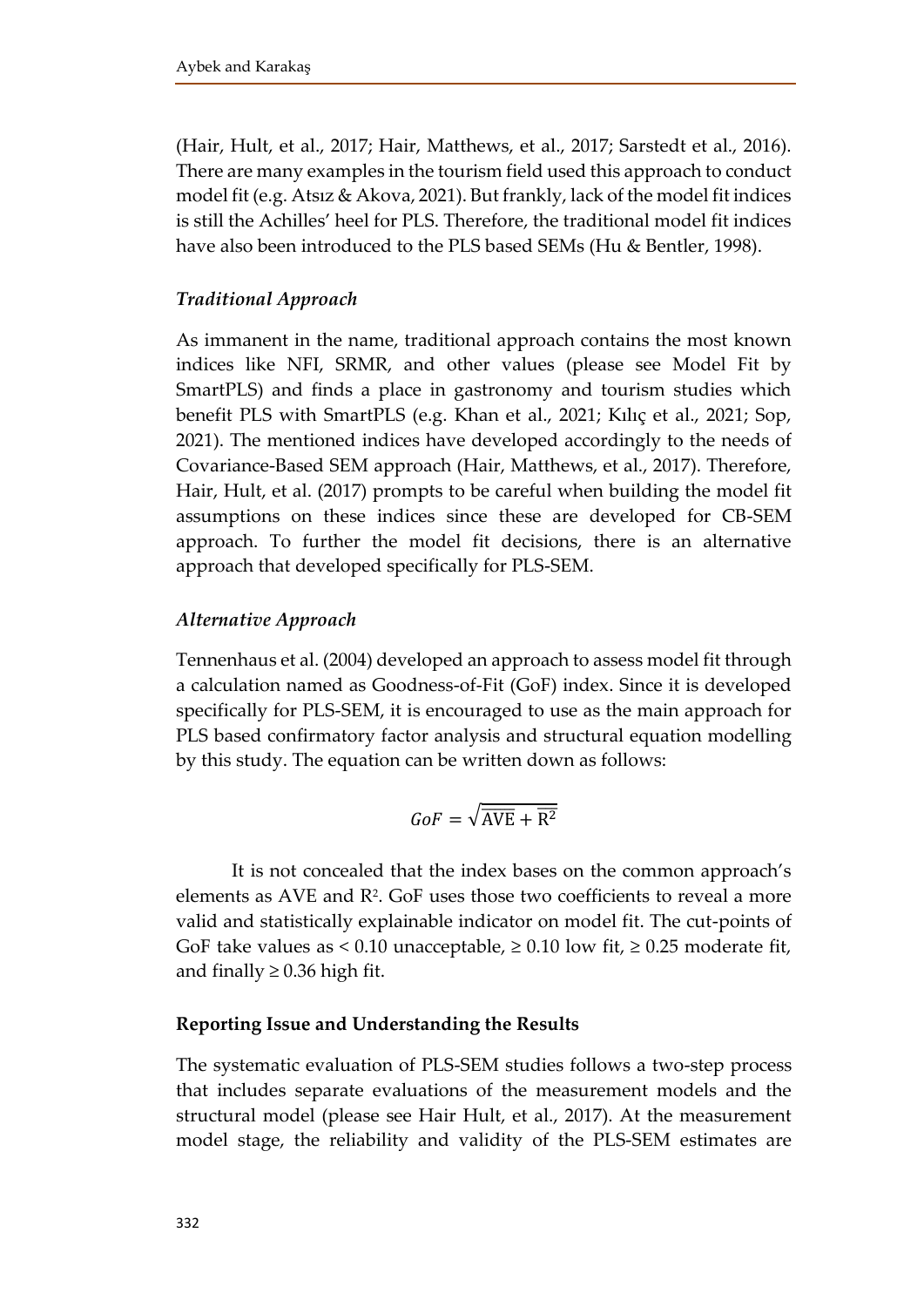examined and evaluated. There are two flows for reporting the measurement model, depending on whether the structural model type is reflective or formative. Reliability and validity assessment is an important issue for reflective measurement models. For reflective measurement model assessment, it is necessary to discuss indicator reliability, composite reliability, convergent validity, and discriminant validity. On the other hand, for the evaluation of formative measurement models, the convergent validity of the measurements, the importance and relevance of formative indicators, and linearity should be tested and reported.

After the reliability and validity explanations of the structural measurements, second part of the reporting is the evaluation of the structural model results. This section includes examining the predictive power of the model and the relationships between structures. The first element expected from researchers at this step is to understand and interpret the concept of model fit in the context of PLS-SEM. Then, the researchers can evaluate the path coefficients in the structural model and interpret the model's determination coefficients ( $\mathbb{R}^2$  and  $\beta$ ), effect size ( $f^2$ ) (Cohen, 1988; Hair Hult, et al., 2017), and predictive fit  $(Q^2)$  (Henseler et al., 2009; Hair Hult, et al., 2017) of the path model (reference points mentioned in Annex A). Hair et al. (2017) present a detailed map of how the data to be presented in the specified steps are obtained through the program in the evaluation of the results in a Smart PLS-based study.

### **CONCLUSION**

It is expected that this research note will be a guide for researchers who conduct PLS-SEM-based research, especially in the field of tourism and gastronomy, in all steps from sample selection to reporting the results. Due to the increasing interest of PLS-SEM in recent years, this article aims to clarify the model building, analysing, and reporting parts with key criteria. Conscious use of the PLS-SEM technique by especially tourism and gastronomy researchers, who are generally the end users of statistical methodology, will contribute to the creation of qualified resources for future research with this technique. All key elements for understanding, conducting, and reporting for researchers when using PLS-SEM are listed in the checklist mentioned in the last part of the article (see Annex A). Thus, the researcher will be able to present his results in a fluent format by following these steps.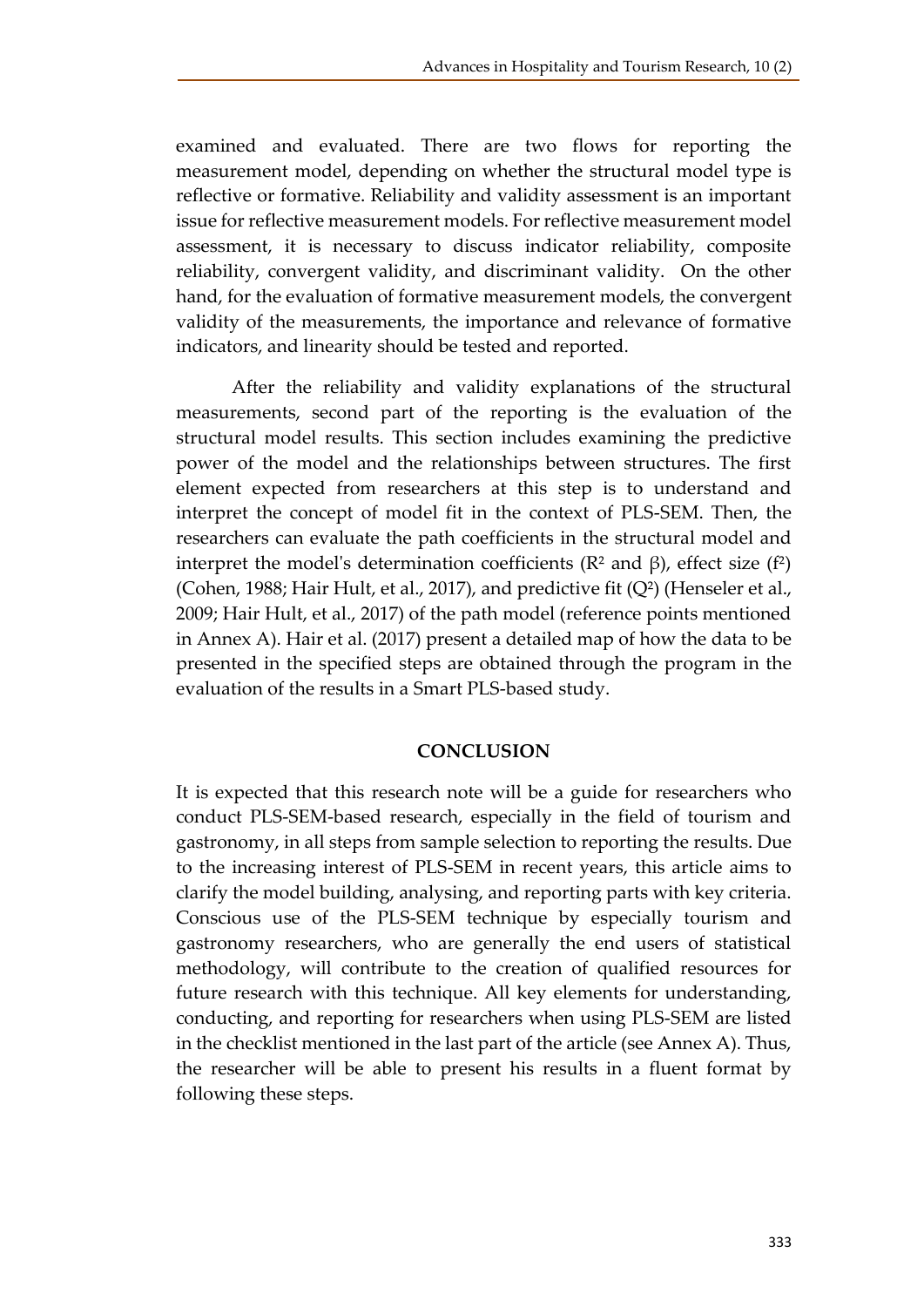#### **REFERENCES**

- Ali, F., Rasoolimanesh, S. M., Sarstedt, M., Ringle, C. M., & Ryu, K. (2018). An assessment of the use of partial least squares structural equation modeling (PLS-SEM) in hospitality research. *International Journal of Contemporary Hospitality Management, 30*(1), 514-538. https://doi.org/10.1108/IJCHM-10-2016-0568
- Atsız, O., & Akova, O. (2021). Cultural destination attributes, overall tourist satisfaction and tourist loyalty: First timers versus repeaters. *Advances in Hospitality and Tourism Research (AHTR), 9*(2), 268-291. https://doi.org/10.30519/ahtr.894577
- Barclay, D., Thompson, R., & Higgins, C. (1995). The Partial Least Squares (PLS) approach to causal modeling: Personal computer use as an illustration. *Technology Studies, 2*(2), 285-309.
- Becker, J.-M., Klein, K., & Wetzels, M. (2012). Hierarchical latent variable models in PLS-SEM: Guidelines for using reflective-formative type models. *Long Range Planning, 45*(5), 359-394. https://doi.org/https://doi.org/10.1016/j.lrp.2012.10.001
- Cohen, J. (1988). *Statistical Power Analysis for the Behavioral Sciences*. Lawrence Erlbaum Associates.
- Cohen, J. (1992). A power primer. *Psychological Bulletin, 112*(1), 155–159. https://doi.org/https://doi.org/10.1037/0033-2909.112.1.155
- Coltman, T., Devinney, T. M., Midgley, D. F., & Venaik, S. (2008). Formative versus reflective measurement models: Two applications of formative measurement. *Journal of Business Research, 61*(12), 1250-1262. https://doi.org/https://doi.org/10.1016/j.jbusres.2008.01.013
- Cronbach, L. J., & Meehl, P. E. (1955). Construct validity in psychological tests. *Psychological Bulletin, 52*(4), 281-302. https://doi.org/10.1037/h0040957
- Dash, G., & Paul, J. (2021). CB-SEM vs PLS-SEM methods for research in social sciences and technology forecasting. *Technological Forecasting and Social Change, 173*, 121092. https://doi.org/https://doi.org/10.1016/j.techfore.2021.121092
- Diamantopoulos, A., & Siguaw, J. A. (2006). Formative Versus Reflective Indicators in Organizational Measure Development: A Comparison and Empirical Illustration. *British Journal of Management, 17*(4), 263-282. https://doi.org/https://doi.org/10.1111/j.1467-8551.2006.00500.x
- do Valle, P. O., & Assaker, G. (2016). Using partial least squares structural equation modeling in tourism research: A Review of past research and recommendations for future applications. *Journal of Travel Research, 55*(6), 695-708. https://doi.org/10.1177/0047287515569779
- Duarte, P., & Amaro, S. (2018). Methods for modelling reflective-formative second order constructs in PLS: An application to online travel shopping. *Journal of Hospitality and Tourism Technology, 9*(3), 295-313. https://doi.org/10.1108/JHTT-09-2017-0092
- Hagger, M. S., Gucciardi, D. F., & Chatzisarantis, N. L. D. (2017). On nomological validity and auxiliary assumptions: The importance of simultaneously testing effects in social cognitive theories applied to health behavior and some guidelines. *Frontiers in Psychology, 8*. https://doi.org/10.3389/fpsyg.2017.01933
- Hair, J. F., Hollingsworth, C. L., Randolph, A. B., & Chong, A. Y. L. (2017a). An updated and expanded assessment of PLS-SEM in information systems research. *Industrial Management & Data Systems, 117*(3), 442-458. https://doi.org/10.1108/IMDS-04-2016-0130
- Hair, J. F., Hult, G. T., Ringle, C. M., & Sarstedt, M. (2017b). *A Primer on Partial Least Squares Structural Equation Modeling*. Sage.
- Hair, J. F., Matthews, L. M., Matthews, R. L., & Sarstedt, M. (2017c). PLS-SEM or CB-SEM: Updated guidelines on which method to use. *Int. J. Multivariate Data Analysis, 1*(2), 107-123. https://doi.org/10.1504/IJMDA.2017.087624
- Hair, J. F., Ringle, C. M., & Sarstedt, M. (2011). PLS-SEM: Indeed a Silver Bullet. *Journal of Marketing Theory and Practice, 19*(2), 139-152. https://doi.org/10.2753/MTP1069-6679190202
- Henseler, J., Ringle, C.M. and Sinkovics, R.R. (2009), "The use of partial least squares path modeling in international marketing", Sinkovics, R.R. and Ghauri, P.N. (Ed.) New Challenges to International Marketing (Advances in International Marketing, Vol. 20), Emerald Group Publishing Limited, Bingley, pp. 277-319. https://doi.org/10.1108/S1474- 7979(2009)0000020014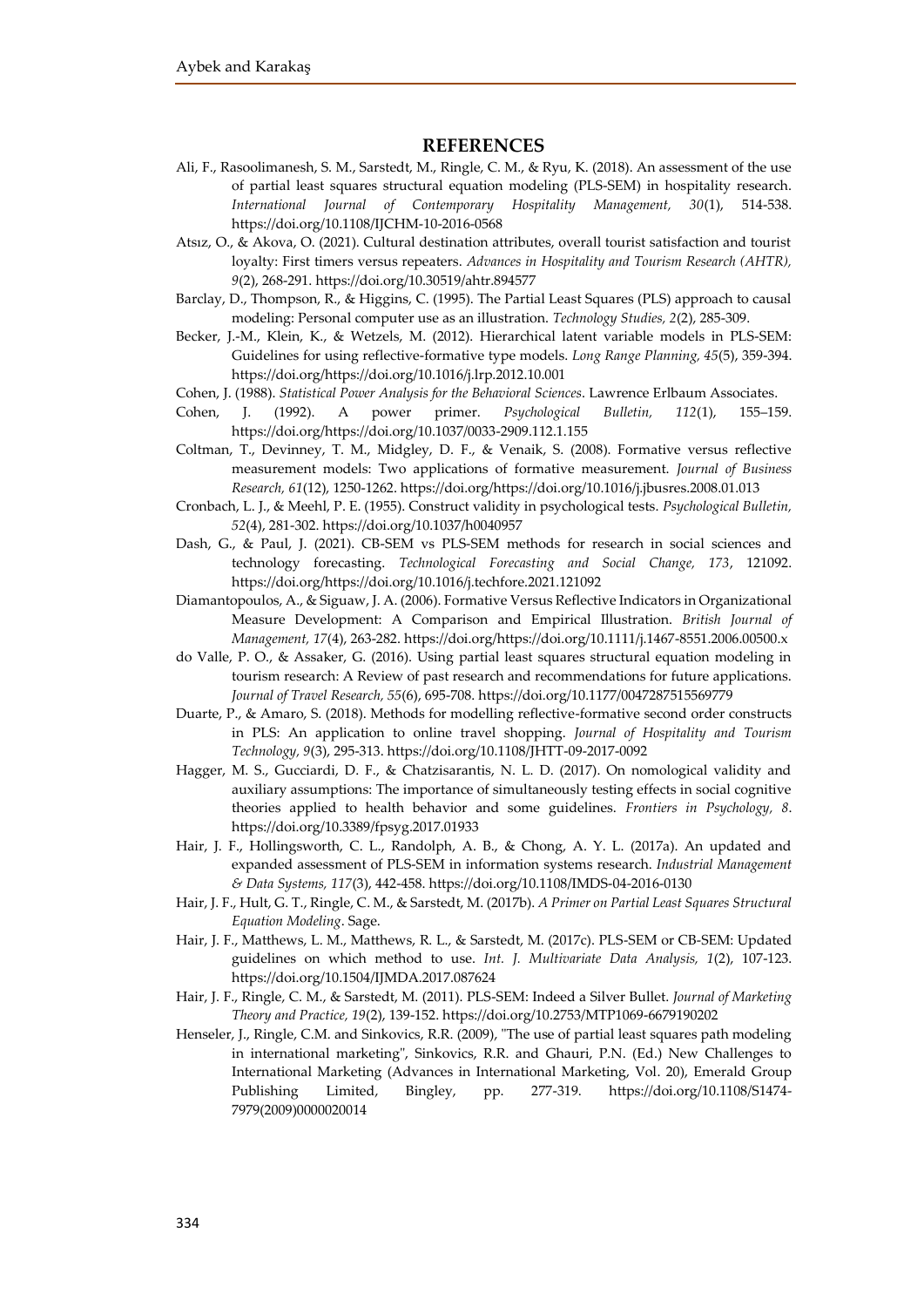- Hu, L.-t., & Bentler, P. M. (1998). Fit indices in covariance structure modeling: Sensitivity to underparameterized model misspecification. *Psychological Methods, 3*(4), 424-453. https://doi.org/10.1037/1082-989X.3.4.424
- Khan, M., Khan, H., Vachkova, M., & Ghourı, A. (2021). The mediating role of real-time information between location-based user-generated content and tourist gift purchase intention. *Advances in Hospitality and Tourism Research (AHTR), 9*(1), 49-77. https://doi.org/10.30519/ahtr.799716
- Kılıç, İ., Doğantekin, A., & Sarı, Y. (2021). The effect of brochure and virtual reality goggles on purchasing intention in destination marketing. *Advances in Hospitality and Tourism Research (AHTR), 9*(2), 313-340. https://doi.org/10.30519/ahtr.784131
- Kock, N., & Hadaya, P. (2018). Minimum sample size estimation in PLS-SEM: The inverse square root and gamma-exponential methods. *Information Systems Journal, 28*(1), 227-261. https://doi.org/https://doi.org/10.1111/isj.12131
- Lacap, J. P. G. (2019). The effects of food-related motivation, local food involvement, and food satisfaction on destination loyalty: The case of Angeles City, Philippines. *Advances in Hospitality and Tourism Research (AHTR), 7*(2), 238-257. https://doi.org/ 10.30519/ahtr.550600
- Liu, L., Li, C., & Zhu, D. (2012). A new approach to testing nomological validity and its application to a second-order measurement model of trust. *Journal of the Association for Information Systems, 13*(12), 950-975. https://doi.org/10.17705/1jais.00320
- Marcoulides, G. A., & Saunders, C. (2006). Editor's Comments: PLS: A Silver Bullet? *MIS Quarterly, 30*(2), iii-ix. https://doi.org/10.2307/25148727
- Mateos-Aparicio, G. (2011). Partial Least Squares (PLS) methods: Origins, evolution, and application to social sciences. *Communications in Statistics - Theory and Methods, 40*(13), 2305-2317. https://doi.org/10.1080/03610921003778225
- Paxton, P., Curran, P. J., Bollen, K. A., Kirby, J., & Chen, F. (2001). Monte Carlo experiments: Design and implementation. *Structural Equation Modeling: A Multidisciplinary Journal, 8*(2), 287-312. https://doi.org/10.1207/S15328007SEM0802\_7
- Peng, D. X., & Lai, F. (2012). Using partial least squares in operations management research: A practical guideline and summary of past research. *Journal of Operations Management, 30*(6), 467-480. https://doi.org/https://doi.org/10.1016/j.jom.2012.06.002
- Sarstedt, M., Hair, J. F., Ringle, C. M., Thiele, K. O., & Gudergan, S. P. (2016). Estimation issues with PLS and CBSEM: Where the bias lies! *Journal of Business Research, 69*(10), 3998-4010. https://doi.org/https://doi.org/10.1016/j.jbusres.2016.06.007
- Sarstedt, M., Ringle, C. M., Smith, D., Reams, R., & Hair, J. F. (2014). Partial Least Squares Structural Equation Modeling (PLS-SEM): A useful tool for family business researchers. *Journal of Family Business Strategy, 5*(1), 105-115. https://doi.org/https://doi.org/10.1016/j.jfbs.2014.01.002
- SmartPLS. *Model Fit*. SmartPLS. Retrieved 11 March from https://www.smartpls.com/documentation/algorithms-and-techniques/model-fit/
- Sop, S. A. (2021). The effect of market-oriented and brand-oriented service improvement on hotel performance. *Advances in Hospitality and Tourism Research (AHTR), 9*(1), 29-48. https://doi.org/10.30519/ahtr.776199
- Tennenhaus, M., Amato, S., & Vinzi, V. E. (2004). A global goodness-of-fit index for PLS structural equation modelling. In *Proceedings of the XLII SIS Scientific Meeting* (pp. 739-742).
- Wang, S., Li, Y., & Wong, J. W. C. (2021). Exploring experiential quality in sport tourism events: The case of Macau Grand Prix. *Advances in Hospitality and Tourism Research (AHTR), 9*(1), 78-105. https://doi.org/10.30519/ahtr.821699